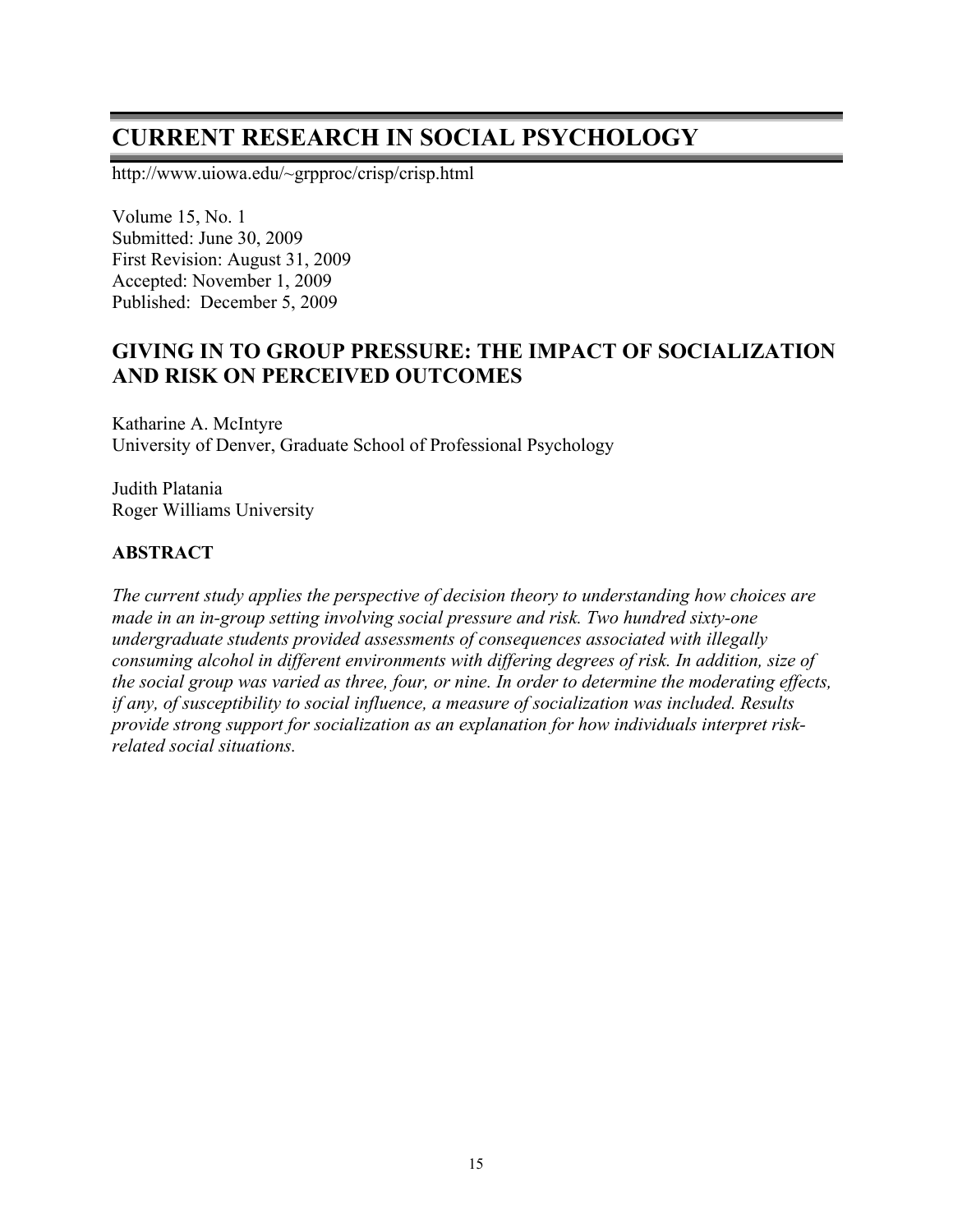# **INTRODUCTION**

Historically, research in the area of judgment and decision making has focused on an individual's ability to select from among choices or to evaluate expected outcomes in determining choices. Early theoretical explanations applied mathematical models to explaining how individuals select between choices that differ in consequence (Fishburn, 1970). Later theories described and explained individuals' *actual* decision making processes (Kahneman & Tversky, 1984). Thus, the distinction between normative and descriptive decision theories was established (Edwards, 1961; Hansson, 2005). An underlying assumption of decision theory is an individual's ability to form rational decisions when making choices. Decisions are portrayed as part of a process based on using the maximum amount of available information when considering all possible outcomes, and carefully weighing the costs and benefits of each possible outcome. Each stage of this process assumes an optimal amount of sound reasoning ability.

Decision processes, however, become inherently more complicated when risk is involved. Choices associated with risk carry a greater chance of loss compared to choices made with little or no-risk, especially when knowledge of outcomes or risk is uncertain. In a series of three studies, See (2009) found that when participants were unsure of the consequences of proposed policy issues, they relied on heuristics when forming judgments. Knowledgeable participants however, relied on assessments of the issue and personal relevance when determining policy support. Without accurate information regarding risk, individuals can unknowingly place themselves in dangerous and/or unhealthy situations. For example, Floyd, et al (2007) found that information combined with motivational intervention counseling sessions resulted in reduced risk of alcohol-exposed pregnancies compared to information alone. However, even when individuals have the benefit of knowing the possible costs, they still appear overly optimistic about the potential consequences of their actions. Goldberg and Fischhoff 's (2000) analysis of the response patterns of adolescent alcohol consumers revealed greater alcohol use among participants who perceived an immediate positive outcome associated with drinking compared to those who did not. Jaccard, Dodge, & Guilamo-Ramos (2005) found that as perceived knowledge of how to avoid the negative consequences of a risk behavior increased, the likelihood of experiencing the consequences also increased. Interestingly, this result implies that risk perception may actually place an individual at risk for participating certain behaviors. Ingroup perceptions have also played a significant role when evaluating risk-related behavior. Beyth-Marom, et al (1993), found that social reactions of peers was listed more frequently as a consequence of *not* participating in a behavior, indicating the importance of social standing when weighing the costs and benefits of participating in risk-related behavior.

#### **Social Pressure**

An individual's ability to competently assess consequences can be compromised in the presence of social pressure. This can be particularly relevant in a college environment, offering numerous opportunities for social interactions. For example, Johnson and Sheets (2004) found college students' motives for participating in drinking games related to the social aspects involved; e.g., competition and fun. In the same study, motives for participating also predicted outcomes; namely, individuals who reported playing for conformity reasons also reported drinking less than their nonconforming counterparts. This finding suggests the compelling effects of context on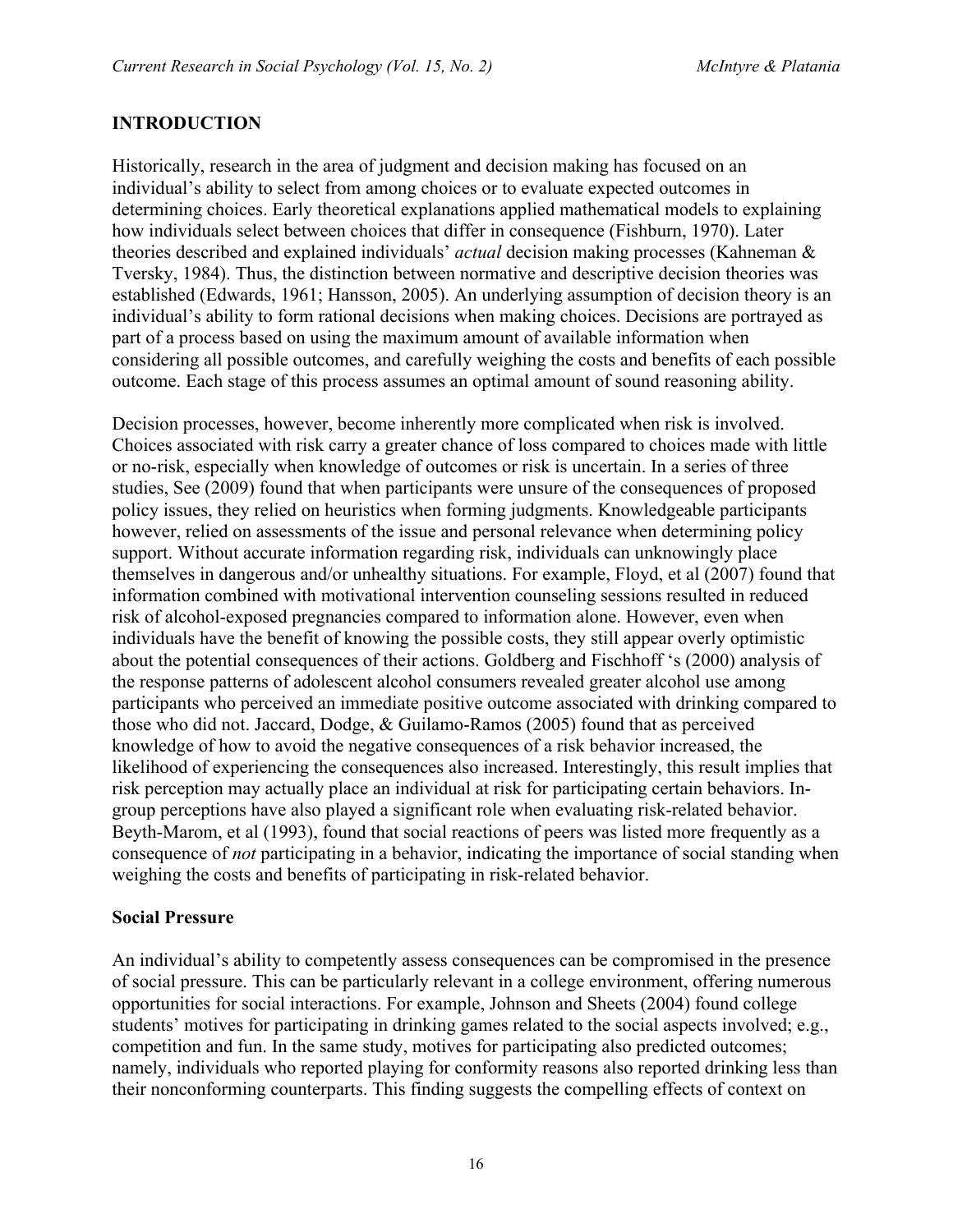perceptions of consequences. Other researchers have found a decrease in drinking behavior among socially anxious students avoiding social situations (Eggleston et al, 2004; Park, 2004). Thus, social pressure appears to moderate the relation between individual norms and expected outcomes.

Decisions made on the basis of social influence have also been found to be less accurate, garner less support, and require a longer decision-making period compared to decisions made on the basis of information (Deutsch & Gerard, 1955; Prentice & Miller, 1993). In addition, social approval or negative sanctions, such as social isolation or alienation, appears to overwhelm an individual's capacity to determine risk, negatively affecting their decision-making ability (Price, Nir, & Cappella, 2006; Henningsen, Henningsen, & Cruz, 2003). This is because aspects of the social situation have the potential to compromise an individual's norms and values. Evidence also suggests that social influence continues to affect individuals, even after the group is removed. In two separate studies, Adarves-Yorno, et al. (2006) found strong effects for identity salience in the context of norms. In the first study, identity salience and the substance of in-group norms were manipulated. Results indicated that when social identity was salient, individuals' perceptions of creativity were integrated with in-group norms: i.e., ideas were viewed as more creative if they were comparable with group norms. However, when personal identity was salient, individuals' assessments of their creativity were incongruent with the norm. Importantly, awareness of social expectations has clear implications for the manner in which norms influence members of a group.

One goal of the current study, therefore, was to examine an individuals' ability to evaluate the desirability and assess the likelihood of consequences of risk-related decisions formed in a social context. Essential to the research hypothesis was the participant's assumption of drinking illegally. Social pressure to attend an alcohol-related event was included in all experimental conditions. Risk varied as a function of the social context of the event (dorm room v. local bar) and the consequences associated within each context (university sanction v. legal action). We were specifically interested in whether knowledge of risk and associated consequences would compromise an individual's ability to adequately assess outcomes.

#### **Group Size**

A second goal of our study was to examine perceptions of consequences as a function of the size of the influencing group. Asch (1955) and others (see Gerard, Wilhelmy, & Conolley, 1968) have found that larger groups have an increased ability to cause people to conform or comply with group attitudes compared to their smaller counterparts. This early research indicated that social pressure tapered off once the group majority reached between four and six members. After this point, influence levels remained constant, making it increasing more difficult to distinguish group effects. However, recent research has failed to confirm these findings. Bond and Smith (1996) reported that conformity tended to increase with group size up to approximately eight members of the group. In addition, results of a meta-analyses of 125 studies on conformity similar to Asch, question the one-dimensional findings of earlier studies on the relation between group size and conformity (Bond, 2005). Instead, the results suggest the effects of social influence in this model are largely driven by moderator variables; i.e., features of the particular task and setting. For example, Laughlin, et al (2006), found groups of three performed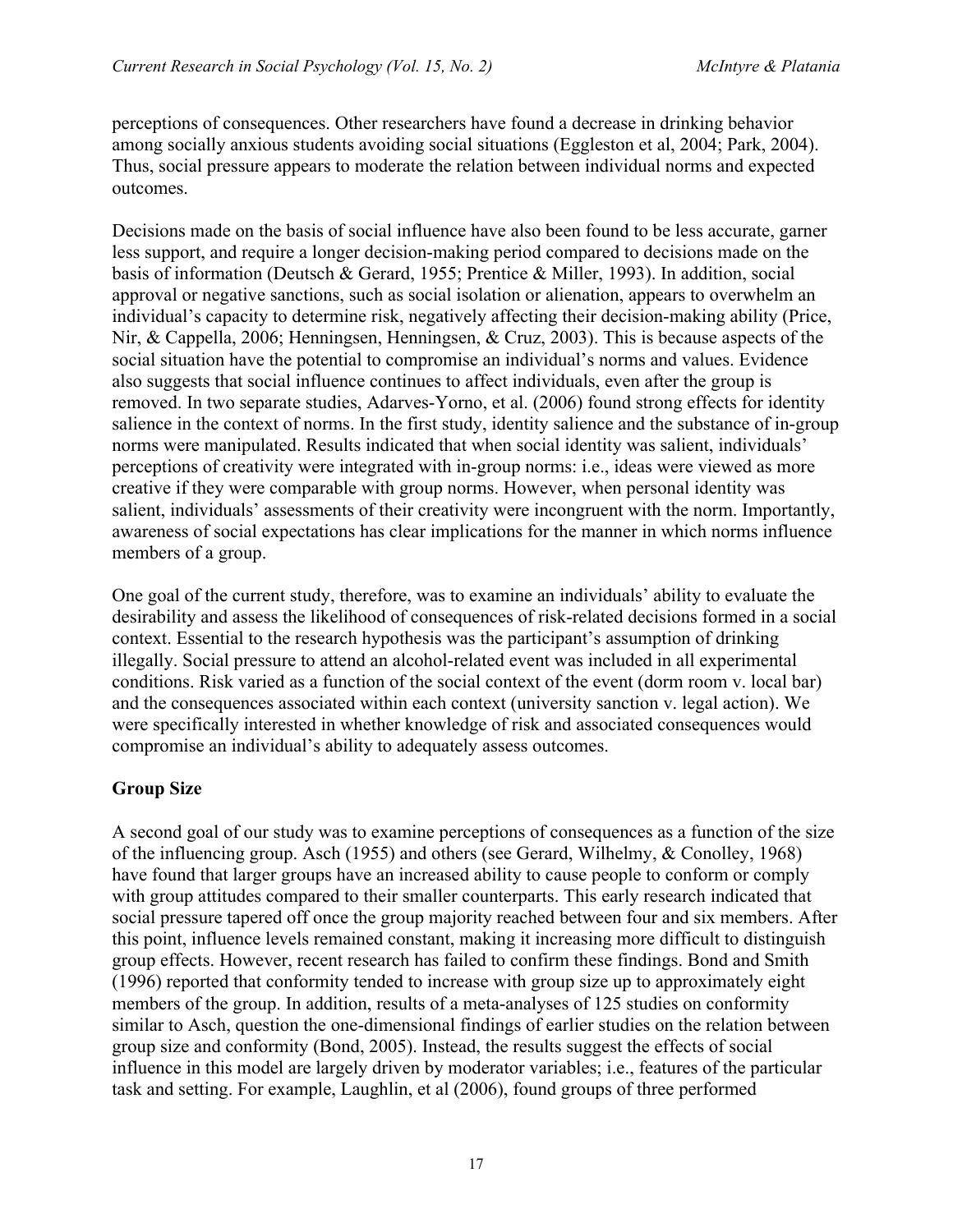significantly better on a letters-to-numbers problem-solving task, compared to groups of two, but not compared to groups of four or five. In the present study, influencing group size was manipulated as three, four, and nine. We elected to examine this distribution of group size based on research findings. We expected perceptions of social pressure to increase as size of the group increased, thus compromising an individual's ability to adequately assess consequences.

#### **Risk Attitude**

Originally, researchers conceptualized risk taking as a stable character trait, developing measures for assessment and relating individual differences in risk taking to other psychological characteristics such as problem solving ability and creativity (Bruner & Tajfel, 1961; McClelland, 1958). It was also believed that individuals could be homogeneously assembled by their risk-taking tendencies into risk-taking or risk-aversive style groups. However, Slovic (1964) identified problems with defining and assessing risk taking behavior as a stable personality characteristic; e.g., grouped individuals were not always in adherence to risk-taking or risk-aversive confines. Additionally, the lack of agreement among researchers in defining the construct of risk-taking implied that this characteristic might be influenced by the context in which the behavior occurred. In other words, individual differences in risk attitudes could be due in large part, to differing perceptions of risk in different domains (Harris and Jenkins, 2006). Research has found support for this notion in many different contexts. For example, MacCrimmon and Wehrung (1990) found varying degrees of risk taking and perceptions of risk in financial, personal, and business decisions. Subsequently, decision domains were sorted into smaller categories that differed in concerns associated with different domains, such as health/safety, social, and ethical decisions (Weber, Aimes, & Blais, 2005). Based on these findings, researchers developed the Domain Specific Risk-Taking Scale (DOSPERT), which measures both risk attitudes and perceived risk attitudes (Weber, Blais, & Betz, 2002). In DOSPERT, participants respond to the degree of risk and the likelihood of participating in forty behaviors (e.g., driving a car without a seatbelt, telling a friend's secret). Scores on the riskperception aspect of the scale gauge an internal measurement of how risky each behavior is to a particular individual. Scores on the risk-taking portion of the scale indicate the level of behavioral disposition to risky activities. The five subscales are recreation, health/safety, social, ethical, and finance. Participants with high risk-taking and/or low risk-perception scales on specific domains have an increased probability of making riskier decisions in that particular domain. The model suggests that it is the context, not the trait, which determines the propensity of risk-taking behavior. In the current study, we tested the ability of the abbreviated version of the DOSPERT scale (Blais & Weber, 2006) to predict participants' perceptions of expected outcomes.

#### **Socialization**

Personality type, susceptibility to peer influence, and other dispositional characteristics have each been linked to an individual's vulnerability to social pressure (La France & Boster, 2001; Yarnold, Grimm, & Mueser, 1986). Yarnold, et al. (1986) demonstrated that individuals with Type A personalities; i.e., people who tend to be impatient, competitive, and aggressive, are much less likely to conform to group pressures compared to other personality types. In a study conducted by Lewis, et al (2008), social anxiety and negative consequences were mediated by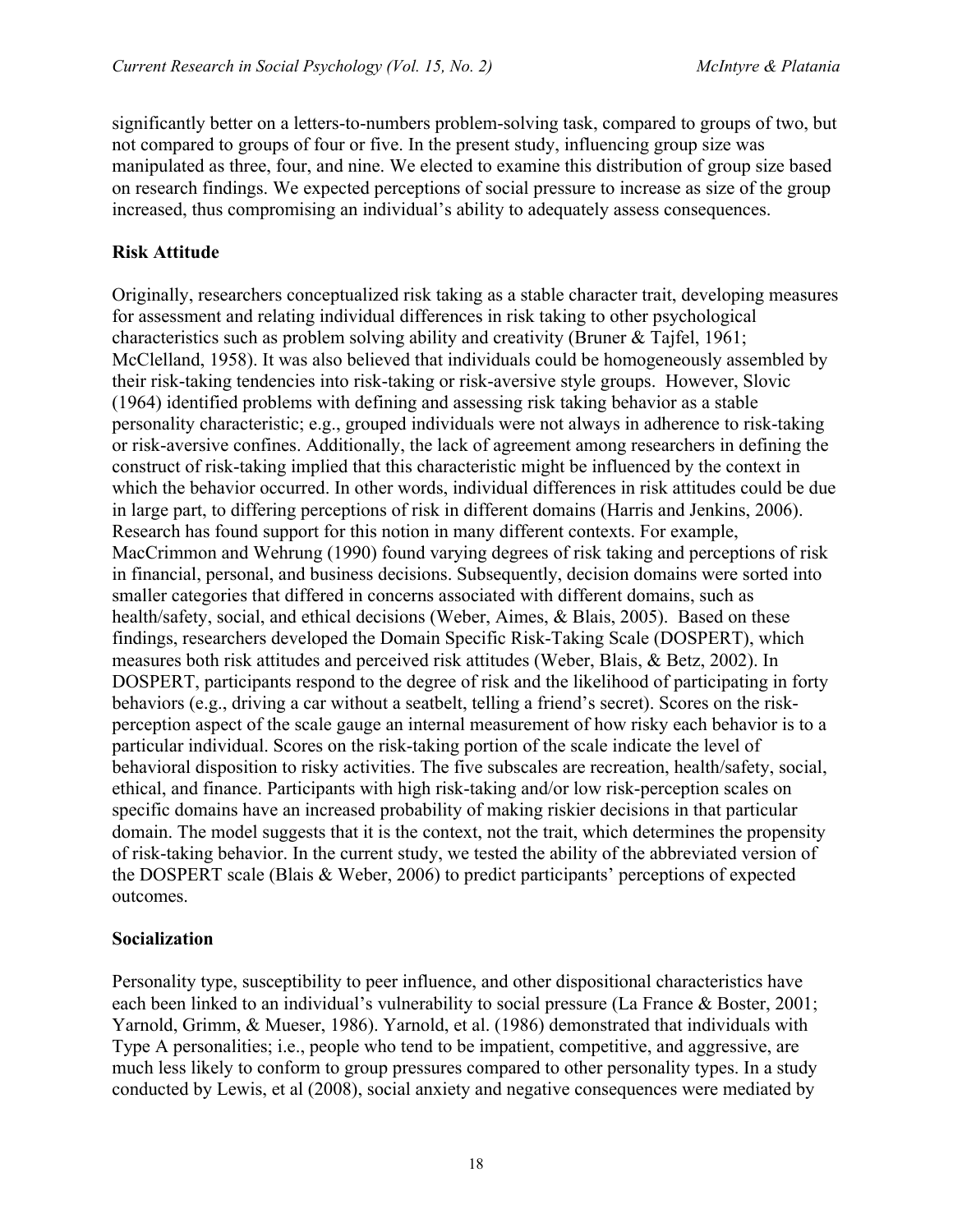coping and conformity motives. Undergraduate students with social anxiety reported drinking less in order to cope with negative affect. Burke and Stephens (1997) found a positive correlation between dispositional social anxiety and a mere presence effect of alcohol expectancy. Results demonstrated that as social anxiety increased for heavy drinkers, so did their expectation that drinking would result in social facilitation.

Socialization, defined as an individual's willingness to conform through a dependence on social cues, also affects susceptibility to social influence (Garrido, Masip, & Herrero, 2004). In essence, socialization occurs when the behavior and attitudes of a social group alters the beliefs and actions of an individual. Specifically, socialization occurs as result of overt reactions of group members or through subtle, indirect pressure that is derived from group norms, expectations, social acceptance, and status (Simons-Morton, 2007). Under these circumstances, atypical individual behavior can become the norm, leading to distorted perceptions of risk (Capone, Wood, Borsari, & Laird, 2007).

As a final goal of our study, we were interested in whether sensitivity to social cues would moderate the relation between risk and perceived outcomes. We expect high socialization participants to be sensitive to social cues, thereby affecting this group's ability to accurately perceive consequences. Conversely, low socialization participants will be more cognizant of the consequences associated with participation in risky behavior, leading to more accurate perceptions of consequences.

# *Purpose of the Current Research*

In the present study we examine undergraduate students' perceptions of outcomes in a riskrelated scenario involving illegally consuming alcohol. Our dependent measures were tested as a function of levels of risk (low v. high) channeled through associated consequences in the social context of dorm room v. local bar and related sanctions. Other independent variables included group size (3 v. 4. v. 9), and susceptibility to social cues (low v. high socialization). We expect individuals' ability to competently assess outcomes; i.e., willingness to engage in risky behavior, and perceptions of the likelihood of consequences, will be a function of risk, socialization and group size. Perceptions of consequences will increase with increased risk. Higher levels of socialization will be associated with decreased perceptions of consequences. In addition, based on the research addressing norms and conformity, we expect perceptions of consequences to be distorted in larger groups where increased perceptions of (unanimous) social pressure will be greatest. Finally, we examined the predictive ability of the DOSPERT risk-taking and riskperception subscales on individuals' assessments of the events.

#### **METHOD**

#### **Participants**

The sample consisted of 261 undergraduate students (54% female, 46% male) from a university in New England, who participated to fulfill a course requirement or for extra credit. Participants were predominantly Caucasian (95%) and ranged in age from 18-24. Although 56% percent of the study's participants were under the age of 21, no significant differences were found between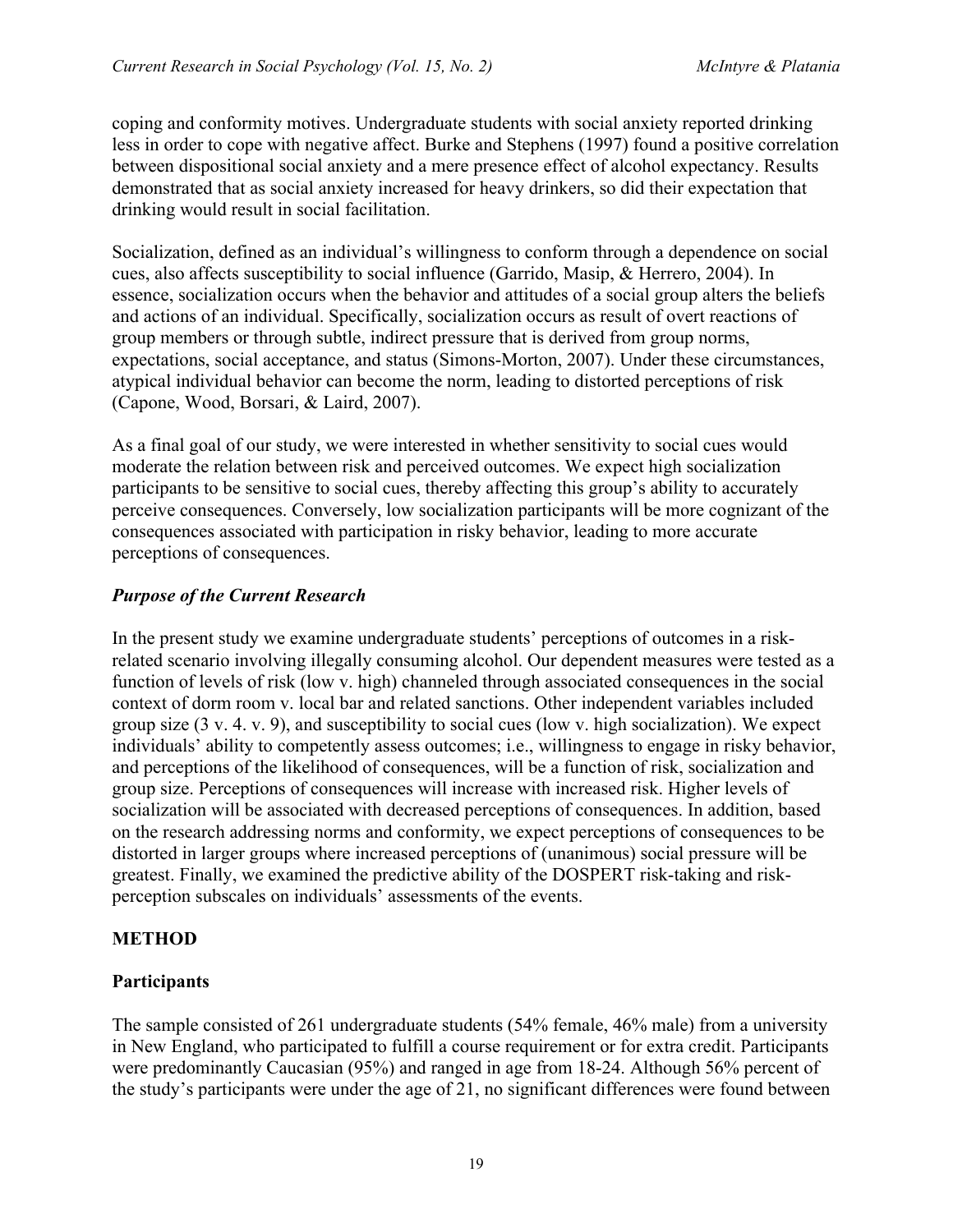those below and above the legal drinking age, on responses to our primary dependent measures (*p* values ranged from .18 to .96). As a result, analyses were conducted on the entire sample ( $N =$ 261). Participants were randomly assigned to one of six experimental conditions. All participants identified themselves as current drinkers.

#### **Materials**

Materials consisted of the following: Vignette, Socialization Scale, the Domain Specific Risk-Taking Scale (DOSPERT), four items assessing expected outcomes, and four demographic items describing participants in terms of ethnicity, gender, age, and year in school.

#### *Vignette*

Participants were administered one of six 150-word vignettes. All scenarios involved a hypothetical situation in which participants envisioned themselves and all members of their social group under the age of 21 and offered an invitation to [illegally] attend an alcohol-related event by a friend (pizza and a movie). Vignettes varied by size of the group attending (3, 4, or 9) and risk. Statement of risk and associated consequences was varied within each social context and each statement assumed a particular set of consequences if caught (university sanction v. legal action). Risk for drinking event taking place in the dorm read as follows: "Recently, resident life has been strict about underage drinking in the dorms and if caught you will be fined, required to take an alcohol awareness class, your parents will be notified and the incident will be on your school record." Statement of risk for drinking event taking place in the local bar: "Recently, local police have been strict about underage drinking in local establishments and if caught current Rhode Island law states that you will be required to complete 200 hours of community service, you will be fined, and your driver's license will be suspended." Statement of social pressure remained constant across all experimental conditions. See Appendix A for vignettes.

Immediately following the vignette, participants were asked to respond to four statements measuring: willingness to attend the event, and perceptions of likelihood of expected consequences for attending the event for themselves as well as other members of their social group. Each statement was measured on a 6-point Likert-type scale from 1 (*Not at all willing/likely*) to 6 (*Completely willing/likely*). Our primary dependent measures were counterbalanced with the ten-item socialization scale in order to minimize the probability of response sets. No significant differences were found as a function of treatment order.

#### *Socialization Scale*

Participants responded to ten items developed by the researchers, designed to measure an individual's willingness to conform through a dependence on social cues. The items were recorded on a 6-point Likert-type scale from 1 *(Strongly disagree*) to 6 (*Strongly agree*). Five items measured reliance on social cues as an individual difference factor and five items measured reliance on social cues as a function of the context portrayed in the vignette. See Appendix B for the complete Socialization Scale (SS).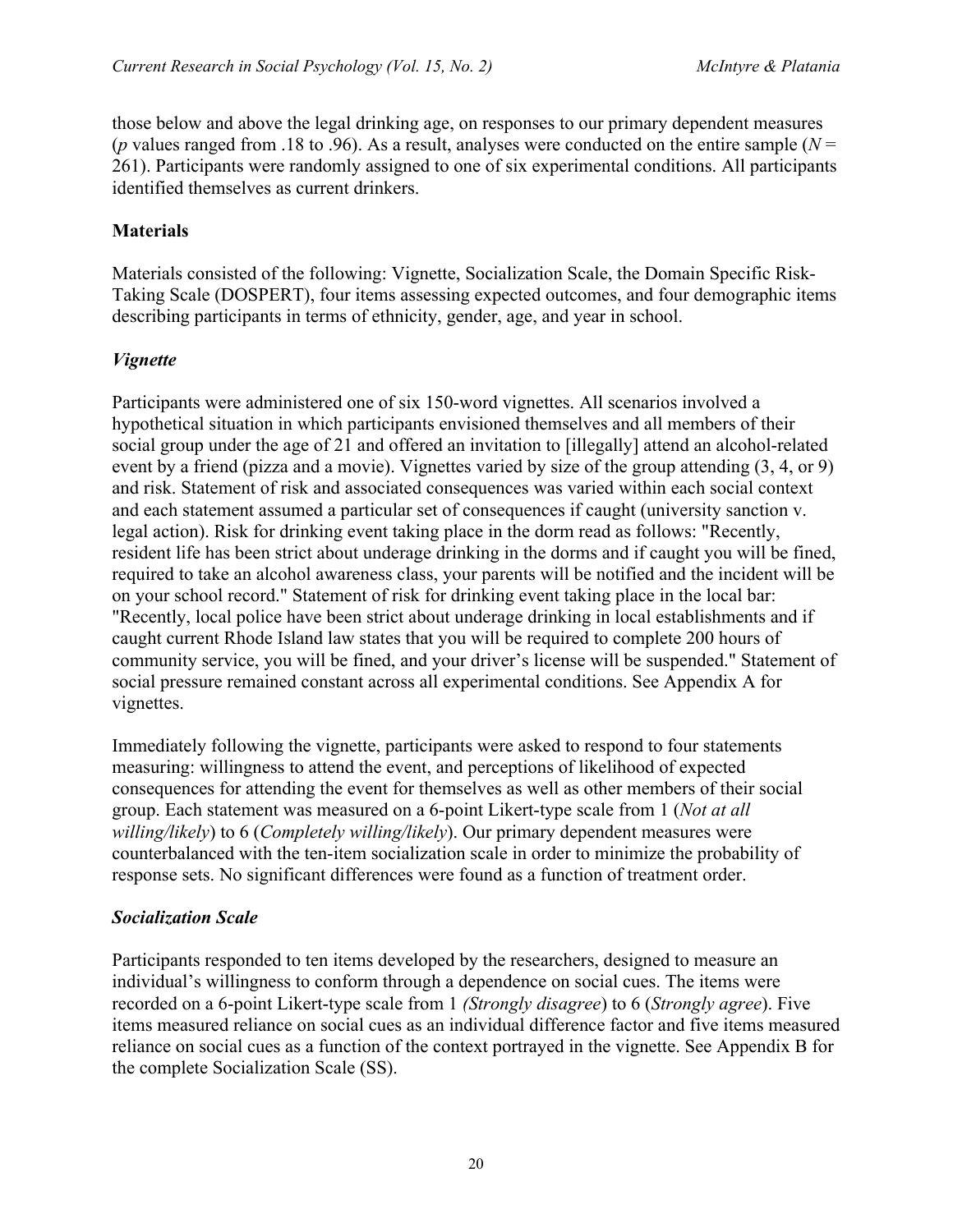## *Domain Specific Risk-Taking Scale (DOSPERT)*

In order to gauge the effects of risk attitudes, participants completed all five subscales of the shortened version of the DOSPERT scale: Health/Safety, Social, Ethical, Financial, and Recreational. The full DOSPERT scale has been validated, possesses sufficient internal consistency, construct reliability, and moderate test-retest reliability. Internal reliability scores ranged from .70 to .84 on the risk taking scale and from .70 to .81 for risk perception (Blais  $\&$ Weber, 2006; Weber, et al., 2002). Recent research has demonstrated that the shortened version of this scale remains stable in terms of its psychometric properties. It is also twenty-five percent shorter and applicable across a range of ages, cultures, and educational levels (Blais & Weber, 2006). See Appendix C for DOSPERT.

#### **DESIGN AND PROCEDURE**

The design represented a 2 (Risk: Low v. High) *x* 3 (Group Size: 3 vs. 4 vs. 9) *x* 2 (Socialization: Low vs. High) between-subjects factorial design. After signing the informed consent, participants were administered stimulus materials and all dependent measures. The entire study took approximately twenty minutes. After completion, participants were thanked and debriefed.

#### **RESULTS**

#### **Pilot Study**

Results of a pilot study  $(N = 50)$  revealed participants' ability to distinguish between the levels of risk presented in vignettes:  $t(48) = 2.48$ ,  $p = .014$ .

#### **Scale Validity**

Cronbach's alpha was used to obtain reliability coefficients for each of three scales administered in our study. Results indicated alpha of .81 for the SS, .83 for the Risk-taking subscale, and .86 for the Risk-perception subscale. Inter-item correlations for the SS ranged from .14 to .73,  $p <$ .05. For ANOVA analysis, scores on the SS were divided into low and high socialization groups. Based on responses to SS, 47% of our sample were considered low socialization with scores ranging from 10-35, 53% were considered as high socialization with scores ranging from 36-60. Scaled scores on the risk-taking scale ranged from 6-41: 53% of the scores in the lower half, and 47% in the upper half. The risk-perception scaled scores ranged from 86-190: 42% of the scores in the lower half, 58% in the upper half.

#### *Willingness to Attend the Event*

A Univariate ANOVA was conducted to test participants' willingness to attend the event as a function of risk, group size, and socialization. Main effects were found for both risk and socialization. For risk:  $F(1, 249) = 14.76$ ,  $p < .001$ , *partial eta squared* = .056. Participants exposed to the low risk alcohol-related event indicated increased willingness to attend (*M =* 4.27,  $SD = 1.49$ ) compared to the off-campus event, which assumed a greater risk ( $M = 3.61$ ,  $SD =$ 1.64). For socialization: *F*(1, 249) = 78.38, *p* < .001, *partial eta squared =* .239. Low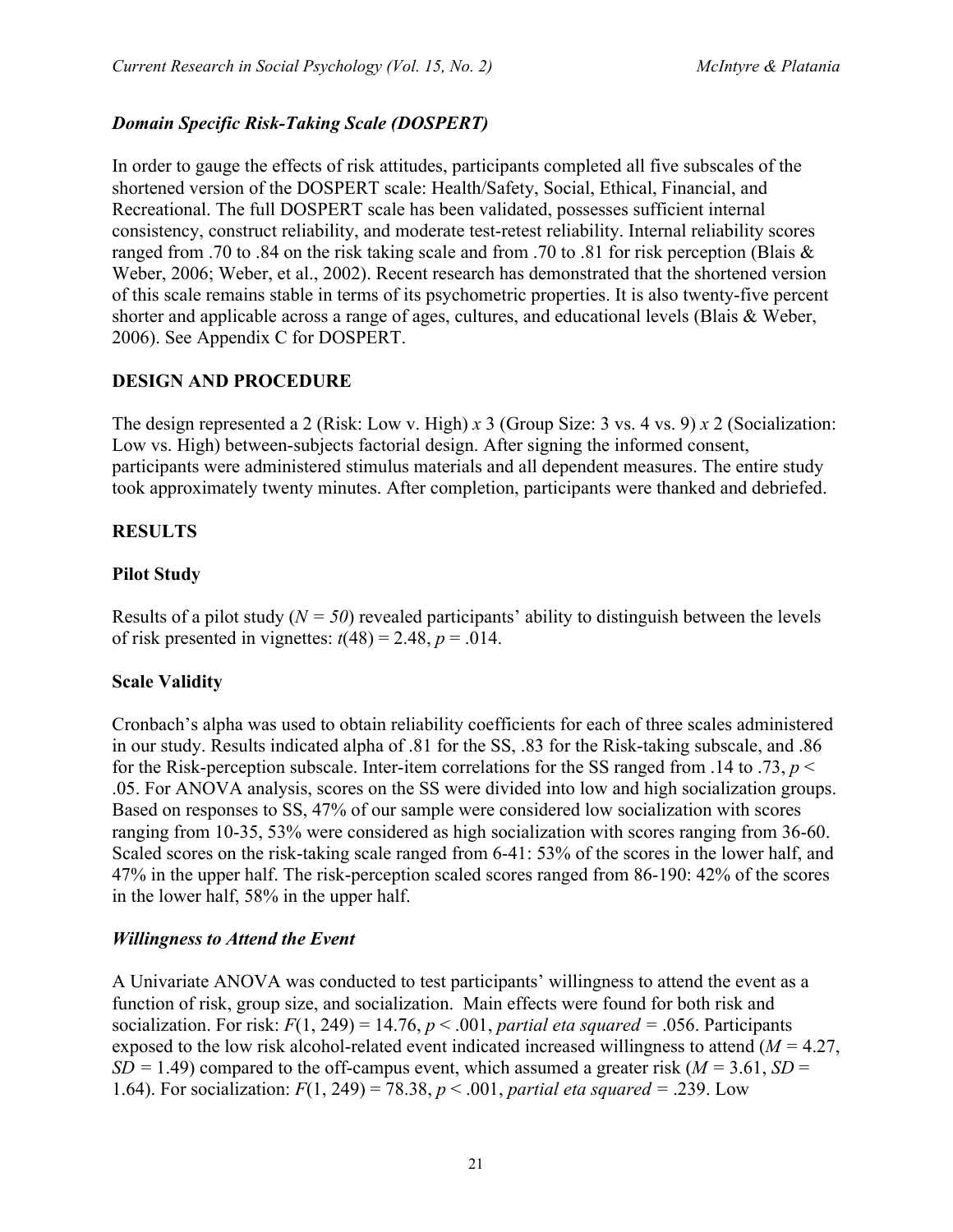socialization participants indicated they were less likely to attend the event  $(M = 3.18, SD = 1.63)$ compared to high socialization participants ( $M = 4.71$ ,  $SD = 1.15$ ). No significant main effects were found for group size and no significant interactions were found. Table 1 displays the means and standard deviations of risk and socialization conditions. All means are significantly different at  $p < .001$ . Responses scaled from  $1 = Not$  *at all willing to attend the event* to  $6 = Completely$ *willing to attend the event.*

|                                        | Table 1. Mean Willingness to Attend Event and Standard Deviations (SD) as a Function of |  |  |  |
|----------------------------------------|-----------------------------------------------------------------------------------------|--|--|--|
| <b>Level of Risk and Socialization</b> |                                                                                         |  |  |  |

|           | Risk          |                | Socialization |                |
|-----------|---------------|----------------|---------------|----------------|
|           | Low $n = 133$ | High $n = 128$ | Low $n = 122$ | High $n = 139$ |
| Mean      | 4.27          | 3.61           | 3.18          | 4.7            |
| <b>SD</b> | . 49          | .64            | 1.63          | 1.10           |

#### *Perceptions of Expected Consequences*

To test participants' perceptions of expected consequences associated with our independent variables, a second univariate ANOVA was conducted. Again, main effects for risk and socialization were found on the dependent variable: *I will get in trouble for drinking at this event.* For risk:  $F(1, 249) = 23.06$ ,  $p < .001$ , *partial eta squared* = .085. Participants in low risk condition were less likely to feel like they would get in trouble for event participation  $(M = 2.71)$ , *SD* = 1.20) compared to the high-risk condition ( $M = 3.47$ , *SD* = 1.40). For socialization: *F*(1,  $249$ ) = 14.51,  $p < .001$ , *partial eta squared* = .055. Low socialization participants were more likely to believe that they would get in trouble (*M* = 3.39, *SD* 1.47) compared to high socialization participants ( $M = 2.79$ ,  $SD = 1.17$ ). Table 2 displays the means and standard deviations for risk and socialization conditions. All means are significantly different at *p* < .001. Responses scaled from 1 = *Not at all likely that I will get into trouble for attending the even*t to 6 = *Completely likely that I will get into trouble for attending the event.*

| Table 2. Mean Perceptions of Personal Consequence For Attending Event and Standard |  |
|------------------------------------------------------------------------------------|--|
| Deviations (SD) as a Function of Level of Risk and Socialization                   |  |

|           | <b>Risk</b>   |                | Socialization |                |
|-----------|---------------|----------------|---------------|----------------|
|           | Low $n = 133$ | High $n = 128$ | Low $n = 122$ | High $n = 139$ |
| Mean      | 2.71          | 3.47           | 3.39          | 2.79           |
| <b>SD</b> | .20           | . .40          | 1.47          |                |

A significant Group Size *x* Risk interaction was found for the variable: *Someone will get in trouble for drinking at this event:*  $F(2, 249) = 5.92$ ,  $p = .003$ , *partial eta squared* = .045. Individuals' perceptions that someone in the group would get in trouble differed significantly for groups of three in low  $(M = 2.37 S/D = 1.14)$  v. high  $(M = 3.84 S/D = 1.40)$  risk scenario.

Significant main effects were also found for group size, risk, and socialization. For Group Size:  $F(2, 249) = 18.85$ ,  $p < .001$ , *partial eta squared* = .131. Groups of three were viewed as less likely to get into trouble compared to groups of four and nine. Scheffé's test revealed significant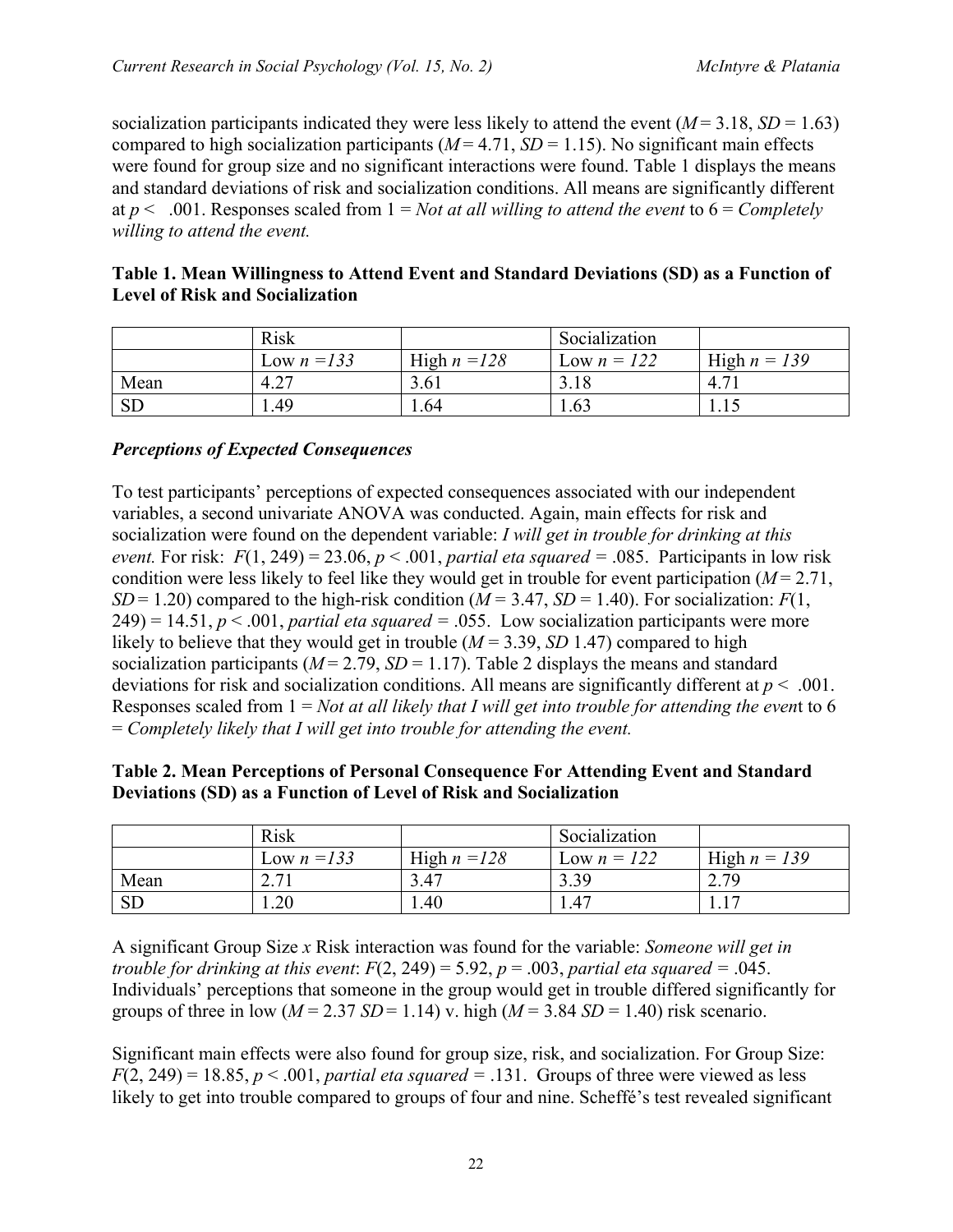differences between three and four members:  $(M = 3.10 \text{ v}$ .  $M = 4.27)$  and three and nine members:  $(M = 3.06 \text{ v}$ .  $M = 4.12$ ) at  $p = .02$ . Table 3 displays means and standard deviations for group size condition.

#### **Table 3. Mean Perceptions of Consequence For Someone in Group Attending Event and Standard Deviations (SD) as a Function of Group Size**

| n<br>,,  | Group Size | M           | ◡    |
|----------|------------|-------------|------|
| $\Omega$ |            | 3.06a       | 1.40 |
| 90       |            | $\sim$<br>Δ |      |
| 94       |            |             | 1.49 |

Means with different subscripts are significantly different at  $p < .05$ .

For risk:  $F(1, 249) = 14.13$ ,  $p < .001$ , *partial eta squared* = .054. Higher risk scenario carried greater perceptions of negative outcomes for other group members  $(M = 4.15, SD = 1.40)$ compared to the low risk scenario ( $M = 3.51$ ,  $SD = 1.55$ ). For socialization:  $F(1, 249) = 6.87$ , *p* =.009, *partial eta squared =* .027. Low socialization participants were more likely to believe someone would get in trouble ( $M = 4.05$ ,  $SD = 1.50$ ) compared to high ( $M = 3.61$ ,  $SD = 1.50$ ). Table 4 displays the means and standard deviations for risk and socialization conditions. All means are significantly different at  $p < .05$ . Responses scaled from  $1 = Not$  *at all likely that someone will get into trouble for attending the even*t to 6 = *Completely likely that someone will get into trouble for attending the event.*

#### **Table 4. Mean Perceptions of Consequence For Someone in Group Attending Event and Standard Deviations (SD) as a Function of Level of Risk and Socialization**

|      | <b>Risk</b>   |                | Socialization |                |
|------|---------------|----------------|---------------|----------------|
|      | Low $n = 133$ | High $n = 128$ | Low $n = 122$ | High $n = 139$ |
| Mean | 251           | $-4.1$         | 4.05          | 3.6            |
| SD   | ر ر .         | 1.50           | 1.50          | 1.50           |

Main effects for risk and socialization were found on the item: *The whole group will get in trouble for drinking at this event*: For socialization: *F*(1, 249) = 15.96, *p* = .001, *partial eta squared =* .06. High socialization participants were less likely to believe the group would get in trouble ( $M = 2.39$ ,  $SD = 1.16$ ) compared to low socialization participants ( $M = 3.04$ ,  $SD = 1.44$ ). For risk:  $F(1, 249) = 4.03$ ,  $p = .046$ , *partial eta squared* = .016. Individuals in the low risk condition were less likely to believe that the group would get in trouble  $(M = 2.55, SD = 1.26)$ compared to those in high risk condition ( $M = 2.87$ , SD = 1.39). There were no significant interactions. Table 5 displays the means and standard deviations for risk and socialization conditions. All means are significantly different at  $p < .05$ . Responses scaled from  $1 = Not$  *at all likely to get into trouble for attending the even*t to 6 = *Completely likely to get into trouble for attending the event.*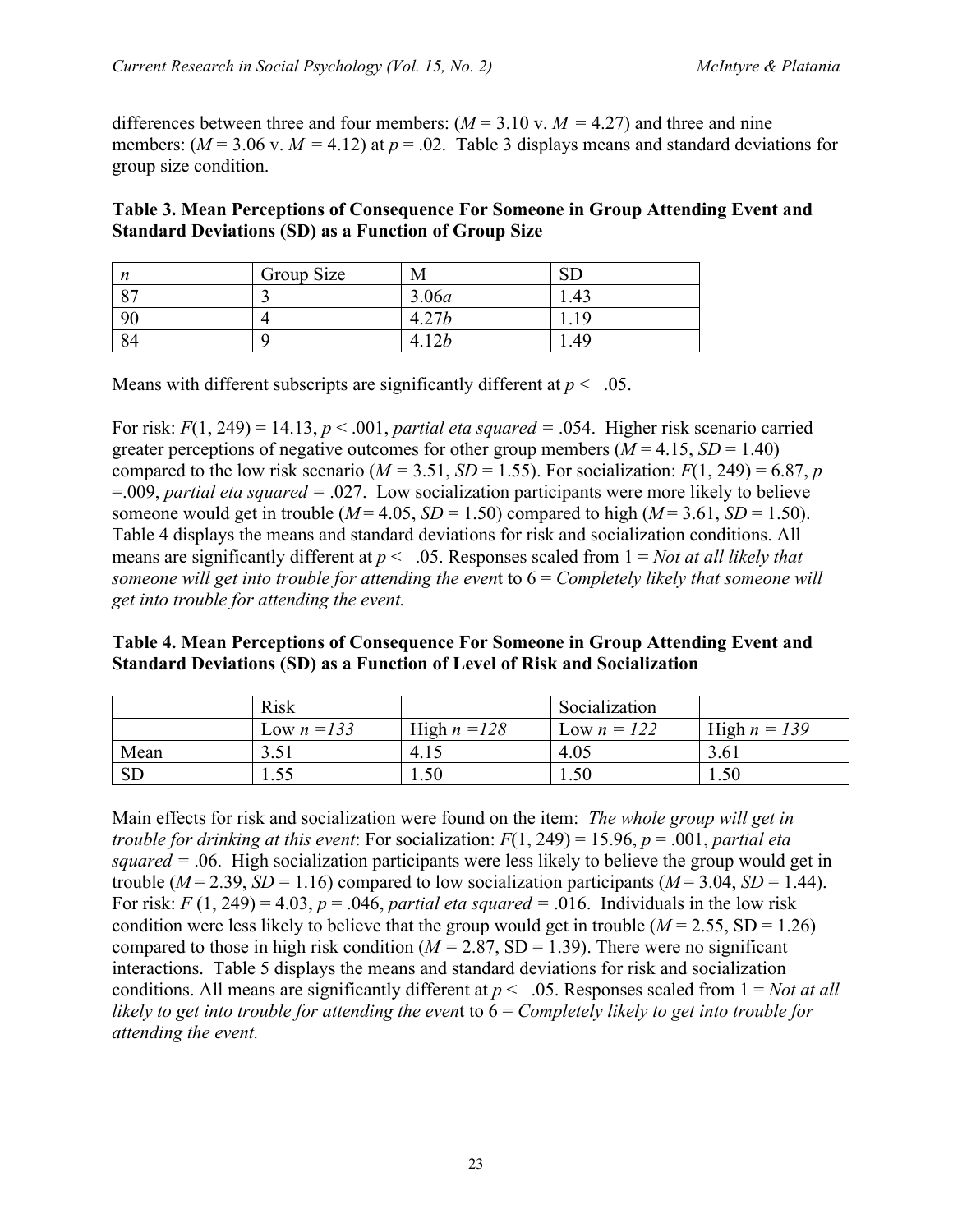|           | Risk          |                | Socialization |                |
|-----------|---------------|----------------|---------------|----------------|
|           | Low $n = 133$ | High $n = 128$ | Low $n = 122$ | High $n = 139$ |
| Mean      | 2.55          | 2.87           | 3.04          | 2.39           |
| <b>SD</b> | 1.26          | 1.39           | 1.44          | 1.16           |

#### **Table 5. Mean Perceptions of Consequence For Group Attending Event and Standard Deviations (SD) as a Function of Level of Risk and Socialization**

## **Predictive Ability of DOSPERT**

Multiple regression analysis was used to determine the predictive ability of the DOSPERT risktaking and risk-perception subscales on our dependent variables. Neither the risk-taking nor the risk-perception subscales predicted willingness to attend the event or participants' perceptions of expected consequences associated with attending the event.

#### **DISCUSSION**

Overall, our results provide evidence for the utility of psychological decision theory in understanding decision-making in a group setting involving social pressure. Individuals demonstrated their ability to evaluate the desirability and assess the likelihood of consequences of participating in a risk-related event for themselves as well as others. This result also provides support for the premise that individuals' willingness to act is affected by how knowledgeable they feel (See, 2009). In the current study, participants used knowledge of risk and associated consequences when weighing expected outcomes, thus their ability to competently assess expected outcomes in the context of a group setting did not appear compromised. Our results are consistent with Floyd, et al (2007) who found that providing respondents with accurate information regarding risk resulted in reduced instances of risk-related pregnancies. Additionally, similar to See (2009), our participants appeared to rely on knowledge of risk and associated consequences when weighing outcomes.

More interestingly, however, our results provide strong evidence for socialization as a moderator in the relation between risk and outcome perceptions. Socialization influenced both decisions of willingness to attend the event as well as perceptions of expected outcomes. Response on each of our primary dependent measures revealed low socialization participants as less willing to attend the event and more likely to perceive negative consequences for attending the event, compared to high socialization participants. As expected, the notion that the construct of socialization could include such characteristics as conformity, and an intrinsic sensitivity to social cues was supported. These results support other researchers (Capone, et al, 2007; Simons-Morton, 2007), who have found socialization effects in group settings. This consistent result helps provide a better understanding of the impact of this factor as an individual difference characteristic; namely, that some individuals may be more sensitive to external cues rather than their own assessments of the consequences. Additionally, as a first study, our results show promise for the utilization of the socialization scale in future research.

Group size emerged solely as an explanation for consequences. Perceptions of the likelihood of consequence differed significantly between the smallest group (three) and the two larger groups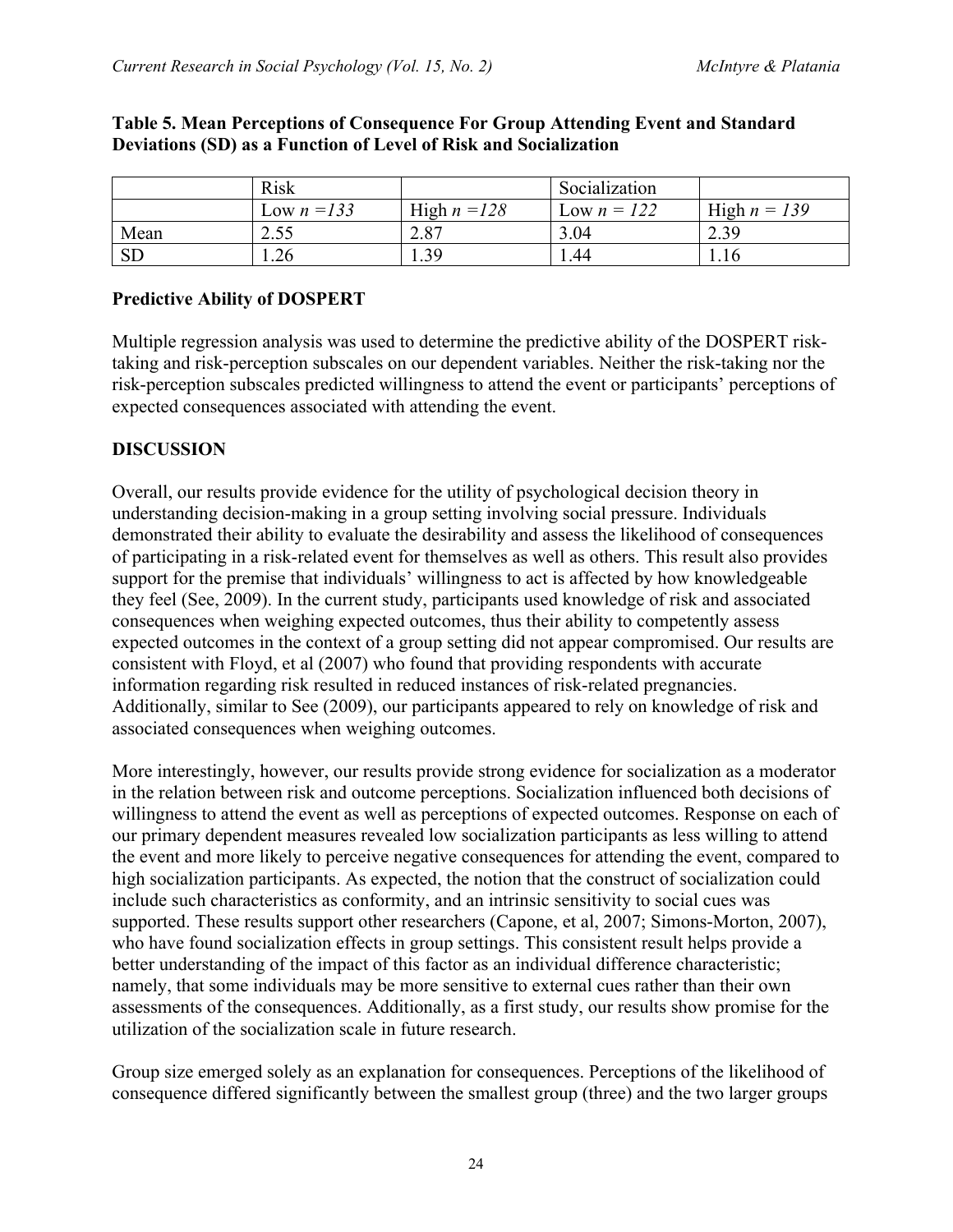(four and nine). The idea that an individual's ability to adequately assess consequences would be compromised in larger groups was not supported. Group size differences appeared to be a function of risk, but only for groups of three. Participants did not discern any noticeable differences in risk and associated consequences between groups of four and nine. This *contextdependent* result supports Bond's (2005) meta-analysis, which stressed the significance of moderator variables when explaining group size effects.

## **DOSPERT**

Although the internal consistency obtained on each of the DOSPERT subscales was satisfactory (Risk-taking .83; Risk-perception .86), the subscales did not yield any predictive findings. It is possible, however, that the operational definition of risk in our paradigm differed from risk as defined and measured in the DOSPERT scales. For instance, in terms of social risk, only one question on the Social subscale related to a risk involving friends, with the remaining items measuring social risk in the workplace or the loss of a social network. It is also possible that the Social subscale of the DOSPERT scale fails to measure the social risk domain, another significant aspect to our study. Similarly, the Health  $\&$  Safety subscale does not address the legal ramifications associated with at-risk health and safety issues. Therefore, as with the Social subscale, it is possible that this subscale was not measuring the same form of risk.

#### **Limitations and future research**

Our study does not provide any information concerning *how* participants felt about the social pressure present in the scenario. Although social pressure was salient in all experimental conditions, we are unsure if the social pressure caused all participants to feel the same or similar effects. Considering this, participants' reactions to the influence of social pressure may have informed the direction of the effects of risk. Future studies should provide a baseline to gauge participants' reactions to social pressure. In addition, the consequences associated with each level of risk may have different implications for individuals. A sanction by campus authorities holds different ramifications compared to that of arrest by law enforcement. Finally, the less salient perception of group size in the high-risk condition may have accounted for our limited effects with this factor. The size of the group was significantly more controlled in the low risk condition compared to the high-risk condition. Despite this limitation, our risk and socialization findings provide strong support for our overall results.

Considering these limitations, it is recommended that future research in this area examine this behavior through the existence of actual groups if possible, to increase the ecological validity of the findings. Regardless of limitations however, the current study provides insight into the application of decision theory when examining risky behavior in a social context. In addition, strong results on reliable measures help us understand how factors at the individual level (socialization) produce certain expected outcomes. Although there are other factors that will emerge in this context, our paradigm represents a significant starting point. They help explain how individuals make choices when exposed to situations involving risk.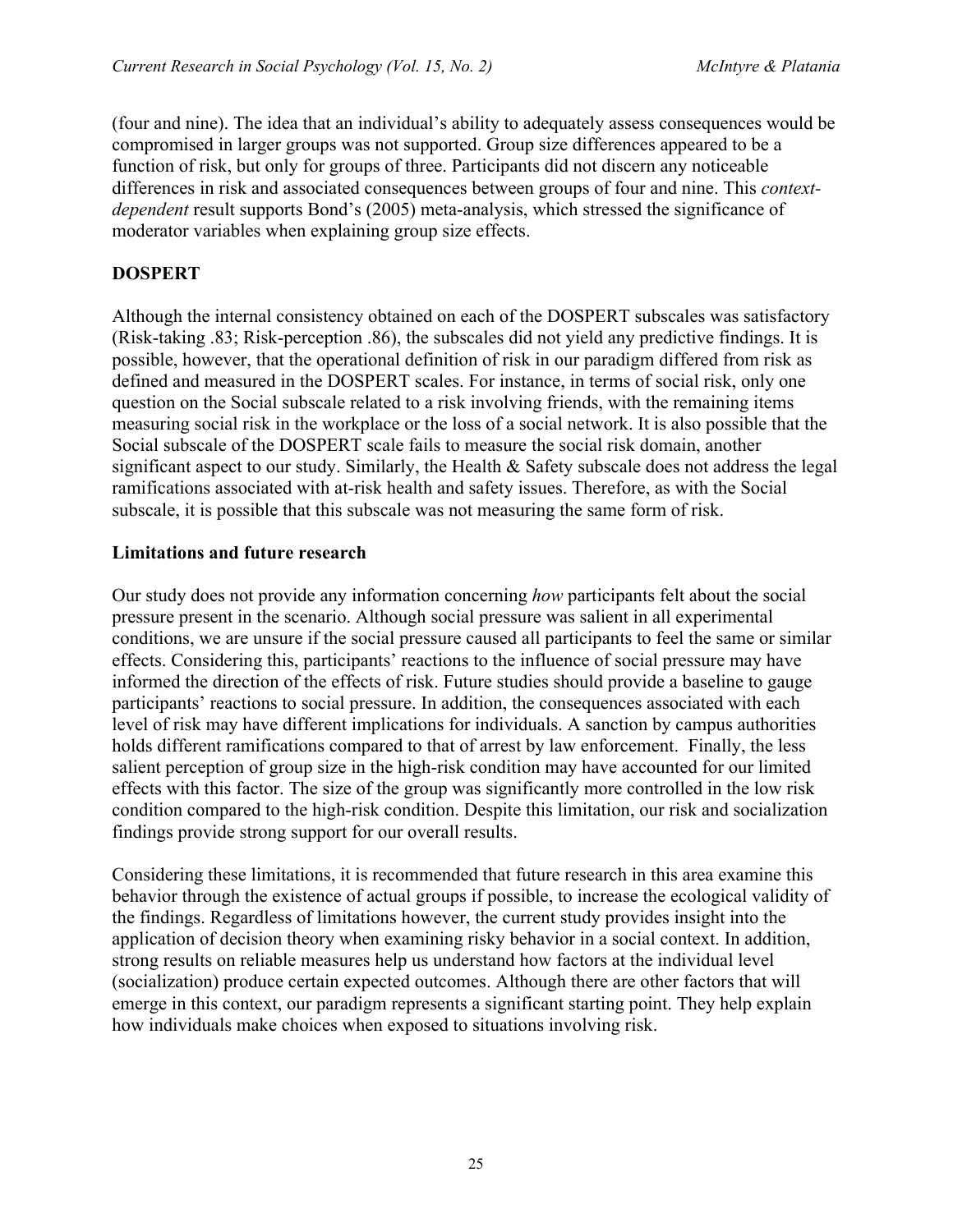#### **REFERENCES**

Adarves-Yorno, I., Postmes, T., & Haslam, S. A. (2006). Social identity and the recognition of creativity in groups. *British Journal of Social Psychology*, *45*, 479-497.

Asch, S. E. (1955). Opinions and social pressure. *Scientific American, 193*, 31-35.

Beyth-Marom, R., Austin, L., Fischoff, B., Palmgren, C., & Jacobs-Quadrel, M. (1993). Perceived consequences of risky behaviors: Adults and adolescents. *Developmental Psychology, 29,* 549-563.

Blais, A.-R., & Weber, E. U. (2006). A Domain-Specific Risk-Taking (DOSPERT) scale for adult populations. *Judgment and Decision Making, 1,* 33-47*.*

Bond, R. (2005). Group size and conformity. *Group Processes and Intergroup relations, 8,* 331- 354.

Bond, R. & Smith, P. B. (1996). Culture and conformity: A meta-analysis of studies using Asch's line judgment task. *Psychological Bulletin, 119,* 111-137.

Bruner, J. S., & Tajfel, H. (1961). Cognitive risk and environmental change. *Journal of Abnormal Social Psychology, 62,* 231-241.

Burke, R. S., & Stephens, R. S. (1997). Effect of anxious affect on drinking self-efficacy in college students. *Psychology of Addictive Behaviors, 11*, 65-75.

Capone, C., Wood, M. D., Borsari, B., & Laird, R. D. (2007). A prospective examination of relations between fraternity/sorority involvement, social influences and alcohol use among college students: Evidence for reciprocal influences. *Psychology of Addictive Behaviors, 21,* 316- 327.

Deutsch, M., & Gerard, H. B. (1955). A study of normative and informational influence upon individual judgment. *Journal of Abnormal and Social Psychology, 54,* 629-636.

Edwards, W. (1961). Behavioral decision theory. *The Annual Review of Psychology, 12,* 473- 498.

Eggleston, A. M., Wolloway-Bickel, K., & Schmidt, N. B. (2004). Social anxiety and alcohol use: Evaluation of the moderating and mediating effects of alcohol expectancies. *Journal of Anxiety Disorders, 18,* 33-49.

Fishburn, P. C. (1970). Utility theory for decision making. Publications in Operations Research, New York: John Wiley and Sons.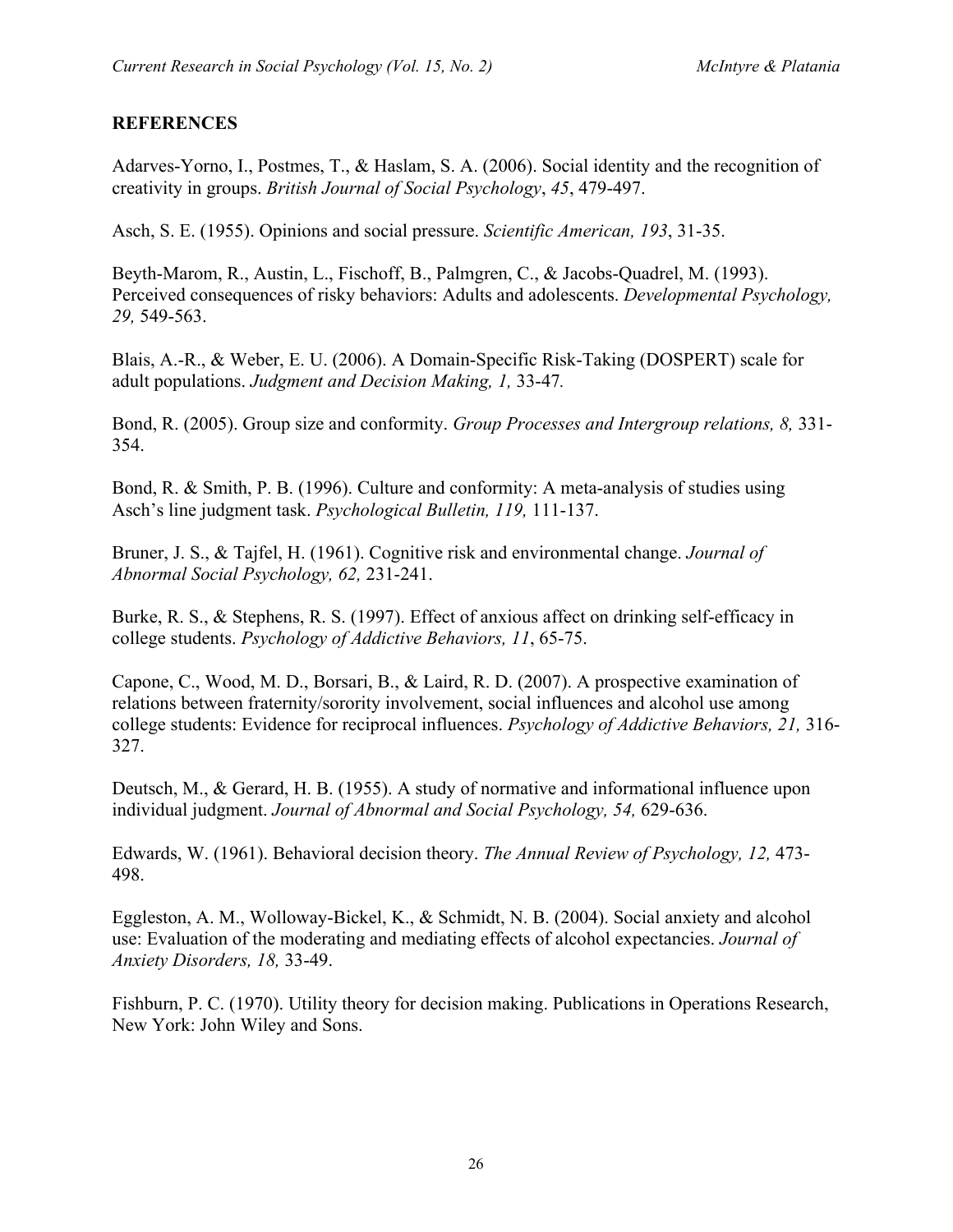Floyd, R. L., Sobell, M., Velasquez, M. M., Ingersoll, K., Nettleman, M., Sobell, L., et al. (2007). Preventing alcohol-exposed pregnancies: A randomized controlled trial. *American Journal of Preventive Medicine, 32(1),* 1-10.

Garrido, E., Masip, J., & Herrero, C. (2004). Police officers' credibility judgments: Accuracy and estimated ability. *International Journal of Psychology, 39(4)*, 254-275.

Gerard, H. B., Wilhelmy, R. A., & Conolley, E. (1968). Conformity and group size. *Journal of Personality and Social Psychology*, *8,* 79-82.

Goldberg, J., & Fischhoff, B. (2000). The long-term risks in the short-term benefits: Perceptions of potentially addictive activities. *Health Psychology, 19,* 299-303.

Hansson, S. O. (2005). Decision theory: A brief introduction. Unpublished manuscript.

Harris, C. R., & Jenkins, M. (2006). Gender differences in risk assessment: Why do women take fewer risks than men? *Judgment and Decision Making, 1(1)*, 48-63.

Henningsen, M. L. M., Henningsen, D. D., & Cruz, M. G. (2003). Social influence in groups: A comparative application of relational framing theory and the elaboration likelihood model of persuasion. *Communication Monographs*, *70(3)*, 175-197.

Jaccard, J., Dodge, T., & Guilamo-Ramos, V. (2005). Metacognition, risk behavior, and risk outcomes: The role of perceived intelligence and perceived knowledge*. Health Psychology, 24,*  161-170.

Johnson, T. J., & Sheets, V. L. (2004). Measuring college students' motives for playing drinking games. *Psychology of Addictive Behaviors, 18,* 91-99.

Kahneman, D., & Tversky, A. (1984). Choices, values, and frames. *American Psychologist, 39,* 341-350.

La France, B. H., & Boster, F. J. (2001). To match or mismatch? That is only one important question. *Communication Monographs, 68,* 211-234.

Laughlin, P. R., Hatch, E. C., Silver, J. S., & Boh, L. (2006). Groups perform better than the best individuals on letters-to-numbers problems: Effects of group size. *Journal of Personality and Social Psychology, 90,* 644-651.

Lewis, M. A., Hove, M. C., Whiteside, U., Lee, C. M. Kirkeby, B S., Oster-Aaland, L., Neighbors, C., & Larimer, M. (2008). Fitting in and feeling fine: Conformity and coping motives as mediators of the relationship between social anxiety and problematic drinking. *Psychology of Addictive Behaviors, 22,* 58-67.

MacCrimmon, K. R., & Wehrung, D. A. (1990). Characteristics of risk taking executives. *Management Science, 36,* 422-435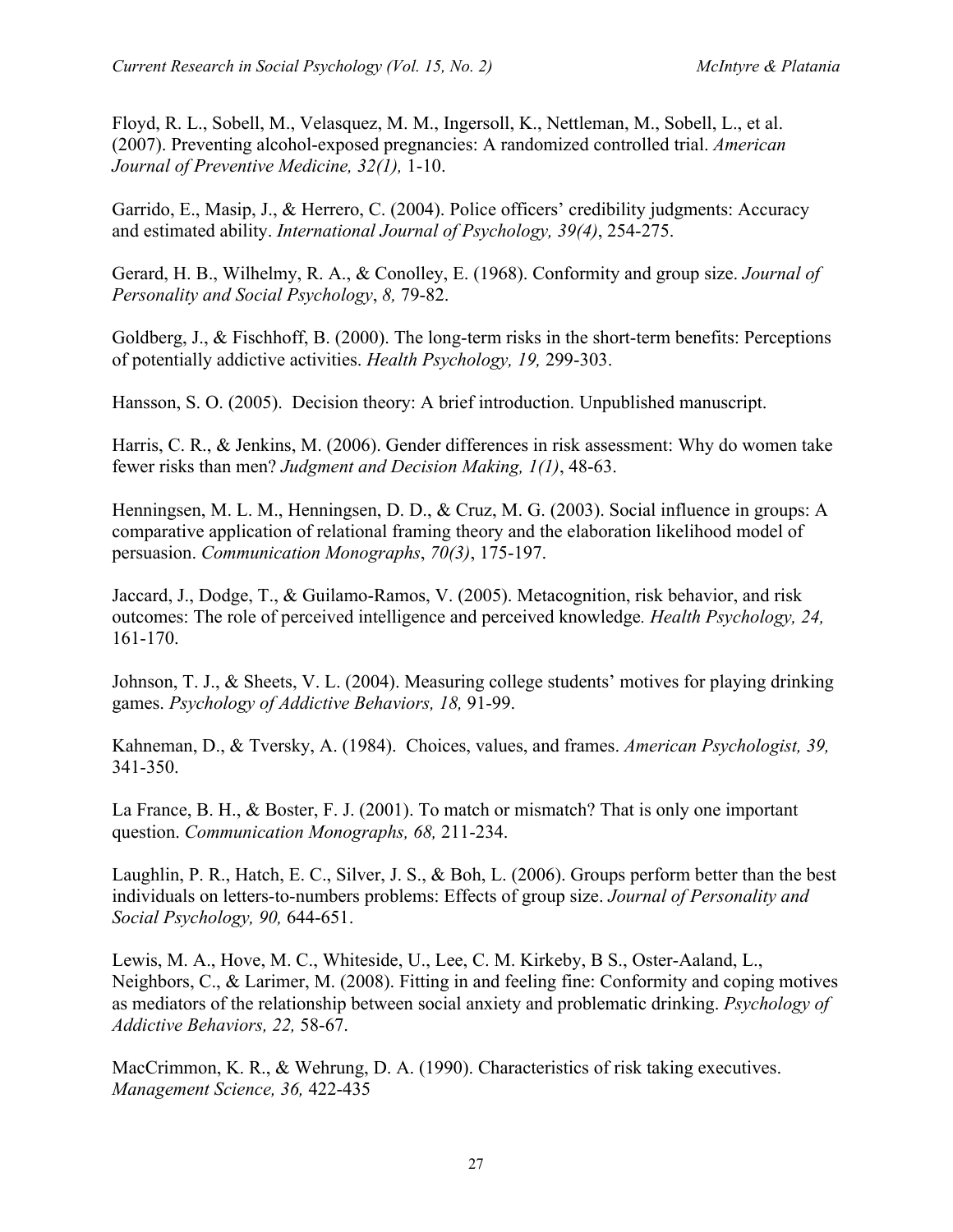MacDonald, T. K., Fong, G. R., & Zanna, M. P. (2000). Alcohol myopia and condom use: Can alcohol intoxication be associated with more prudent behavior? *Journal of Personality and Social Psychology, 78,* 605-619.

McClelland, D. C. (1958). Risk taking in children with high and low need for achievement. In J. W. Atkinson (Ed.) *Motives in fantasy, action, and society.* Princeton: Van Nostrand.

Park, C. L. (2004). Positive and negative consequences of alcohol consumption in college students. *Addictive Behaviors, 29,* 311-321.

Prentice, D. A., & Miller, D. T. (1993). Pluralistic ignorance and alcohol use on campus: Some consequences of misperceiving the social norm. *Advances in Experimental Social Psychology, 64,* 243-256.

Price, V., Nir, L., & Cappella, J. N. (2006). Normative and informational influence in online political discussions. *Communication Theory, 16*, 47-74.

See, K. E. (2009). Reactions to decisions with uncertain consequences: Reliance on perceived fairness versus predicted outcomes depends on knowledge. *Journal of Personality and Social Psychology, 96,* 104-118.

Simons-Morton, B. (2007). Social influences on adolescent substance use. *American Journal of Health Behavior, 31,* 672-684.

Slovic, P. (1964). Assessment of risk-taking behavior. *Psychological Bulletin, 61*, 220-233.

Weber, E. U., Aimes, D., & Blais, A. -R. (2005). How do I choose thee? Let me count the ways: A textual analysis of similarities and differences in modes of decision making in the USA and china*. Management and Organization Review, 1,* 87-118.

Weber, E. U., Blais, A.-R, & Betz, N. E. (2002). A Domain-specific Risk-attitude scale: Measuring risk perceptions and risk behaviors. *Journal of Behavioral Decision Making, 15*, 269- 290.

Yarnold, P. R., Grimm, L. G., & Mueser, K. T. (1986). Social conformity and the Type A behavior pattern. *Perceptual and Motor Skills*, *62,* 99-104.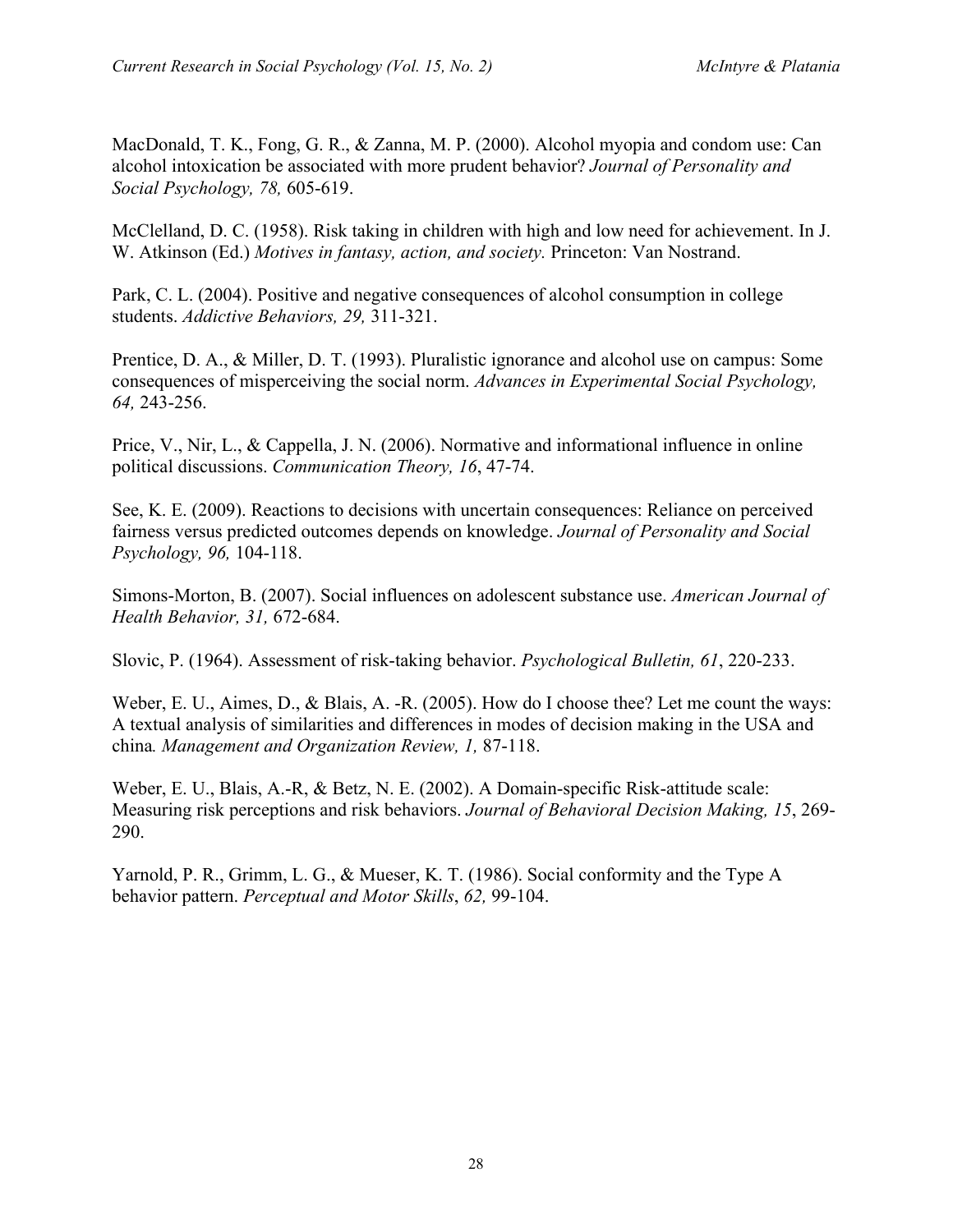## **APPENDIX A: VIGNETTES**

The following instructions appeared in each of six experimental vignettes: For the purpose of this survey, image that you and **all** of your close friends are under the age of 21.

The italicized sections represent the risk/consequence and group size manipulations.

#### Low Risk

Your best friend recently invited you to watch your favorite movie and have some drinks *in the dorm* on Friday night. *Your friend lets you know that your roommate has already agreed to the plan. It would be the three of you in the room/Your friend lets you know that two of your other friends have already agreed to go. It would be the four of you in the room/Your friend lets you know that seven of your other friends have already agreed to go. It would be the nine of you in the room.* You feel obligated to accept the invitation for two reasons. First, various commitments throughout the week have prevented you from spending time with your friends. Second, your friends will be hurt if you reject the invitation. Past experience has shown that your friends take invitation rejection personally. Recently, resident life has been strict about underage drinking in the dorms and if caught you will be fined, required to take an alcohol awareness class, your parents will be notified and the incident will be on your school record.

#### High Risk

Your best friend recently invited you to watch your favorite movie and have some drinks *at the local bar* on Friday night. *Your friend lets you know that your roommate has already agreed to the plan. It would be the three of you attending/Your friend lets you know that two of your other friends have already agreed to go. It would be the four of you attending/Your friend lets you know that seven of your other friends have already agreed to go. It would be the nine of you attending.* You feel obligated to accept the invitation for two reasons. First, various commitments throughout the week have prevented you from spending time with your friends. Second, your friends will be hurt if you reject the invitation. Past experience has shown that your friends take invitation rejection personally. Recently, local police have been strict about underage drinking in local establishments and if caught current Rhode Island law states that you will be required to complete 200 hours of community service, you will be fined, and your driver's license will be suspended.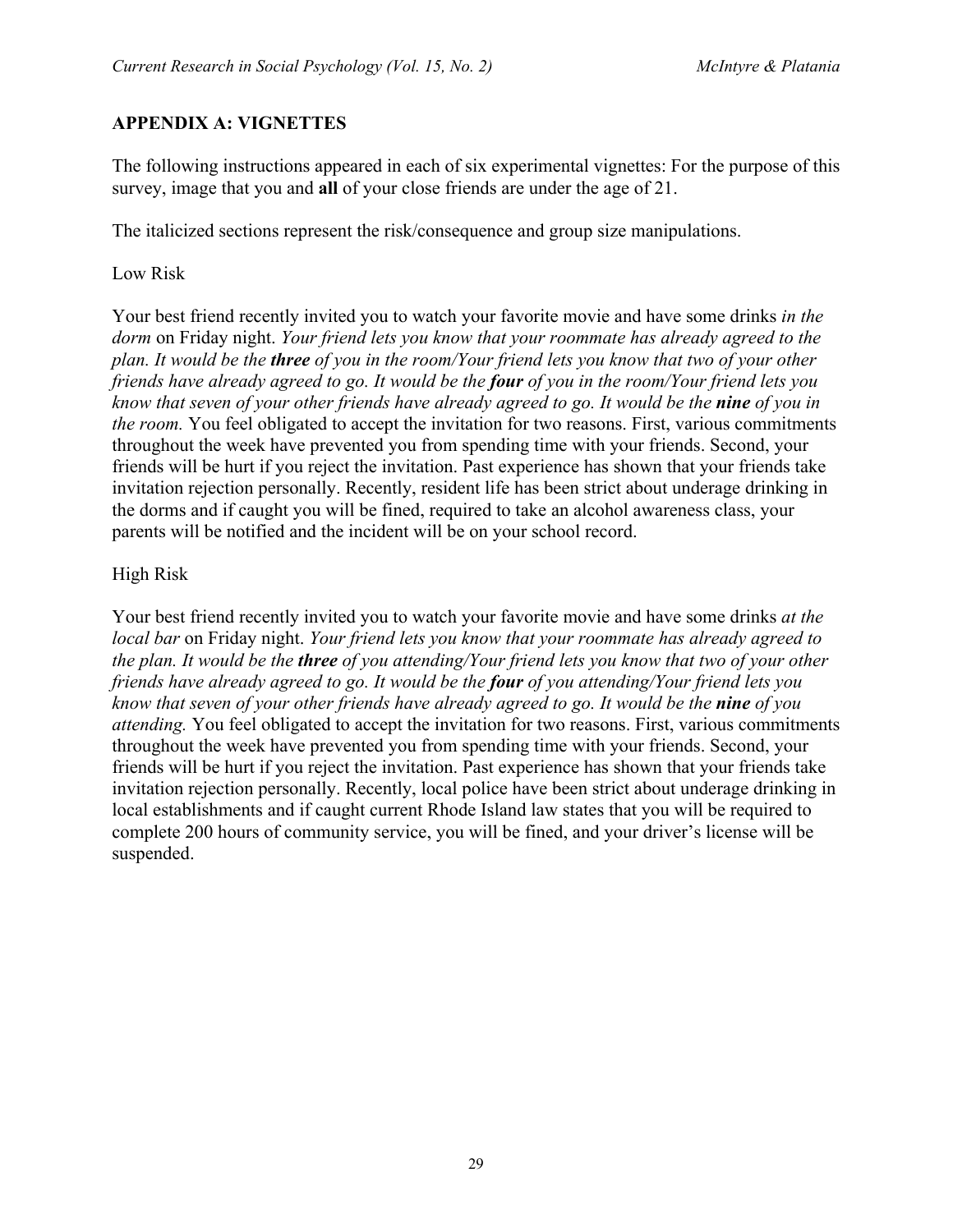# **APPENDIX B: ITEMS FROM SOCIALIZATION SCALE**

- 1. The amount of fun at this event will outweigh the risk of the consequences. [SC]
- 2. I am excited about attending the event. [SC]
- 3. I will find the event fun. [SC]
- 4. I am interested in the event. [SC]
- 5. I make my plans around my friends. [ID]
- 6. My friends' opinions of me matter a great deal. [ID]
- 7. My friends think more of me when I participate in activities they like. [ID]
- 8. I typically agree with my friends' opinions. [ID]
- 9. I feel pressured to attend the event. [SC]
- 10. I would rather do something that I disagree with than anger my friends. [ID]

#### **Sub-scales**

Individual Difference [ID] Social Context [SC]

## **Response Alternatives**

Strongly disagree [value  $= 1$ ] Disagree [value = 2] Somewhat disagree [value = 3] Somewhat agree [value =4] Agree [value  $=5$ ] Strongly agree [value  $= 6$ ]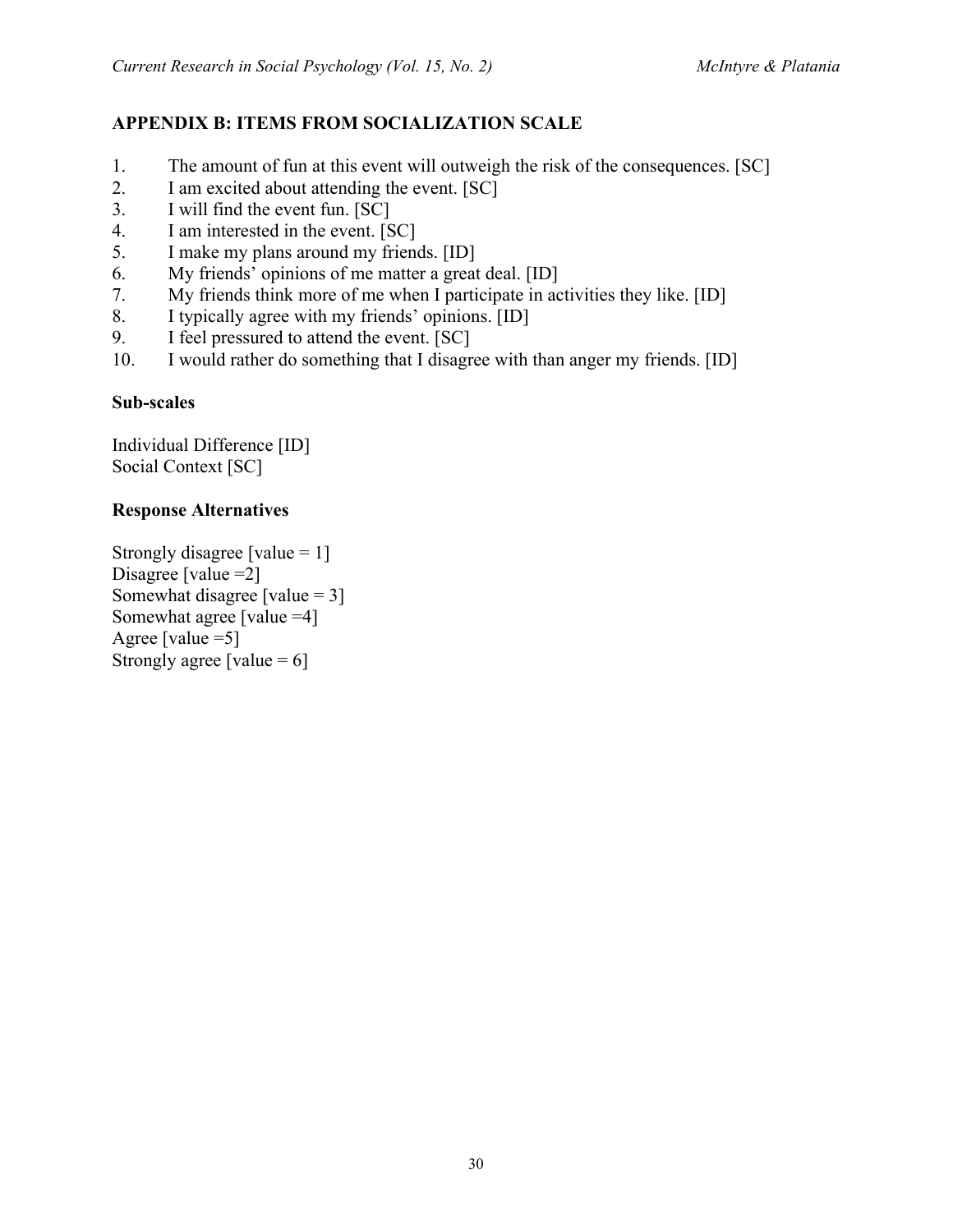# **APPENDIX C: DOMAIN-SPECIFIC RISK-TAKING SCALE**

- 1. Admitting that your tastes are different from those of a friend [S]
- 2. Going camping in the wilderness [R]
- 3. Betting a day's income at the horse races [F]
- 4. Investing 10% of your annual income in a moderate growth mutual fund [E]
- 5. Drinking heavily at a social function [H/S]
- 6. Taking some questionable deductions on your income tax return [E]
- 7. Disagreeing with an authority figure on a major issue [S]
- 8. Betting a day's income on the outcome of a sporting event [F]
- 9. Having an affair with a married man/woman [E]
- 10. Passing off somebody else's work as your own [E]
- 11. Going down a ski run that is beyond your ability [R]
- 12. Investing 5% of your annual income in a very speculative stock [F]
- 13. Going white-water rafting at high water in the spring [R]
- 14. Betting a day's income at a high-stake poker game [F]
- 15. Engaging in unprotected sex [H/S]
- 16. Revealing a friend's secret to someone else [E]
- 17. Driving a car without wearing a seat belt [H/S]
- 18. Investing 10% of your annual income in a new business venture [F]
- 19. Taking a skydiving class [R]
- 20. Riding a motorcycle without a helmet [H/S]
- 21. Choosing a career that you truly enjoy over a more prestigious one [S]
- 22. Speaking your mind about an unpopular issue in a meeting at work [S]
- 23. Sunbathing without sunscreen [H/S]
- 24. Bungee jumping off a tall bridge [R]
- 25. Piloting a small plane [R]
- 26. Walking home alone at night in an unsafe area of town [H/S]
- 27. Moving to a city far away from your extended family [S]
- 28. Starting a new career in your mid-thirties [S]
- 29. Leaving your young children alone at home while running an errand [E]
- 30. Not returning a wallet you found that contains \$200 [E]

#### **Sub-Scales**

Ethics [E] Finance [F] Health/Safety [H/S] Recreation [R] Social [S]